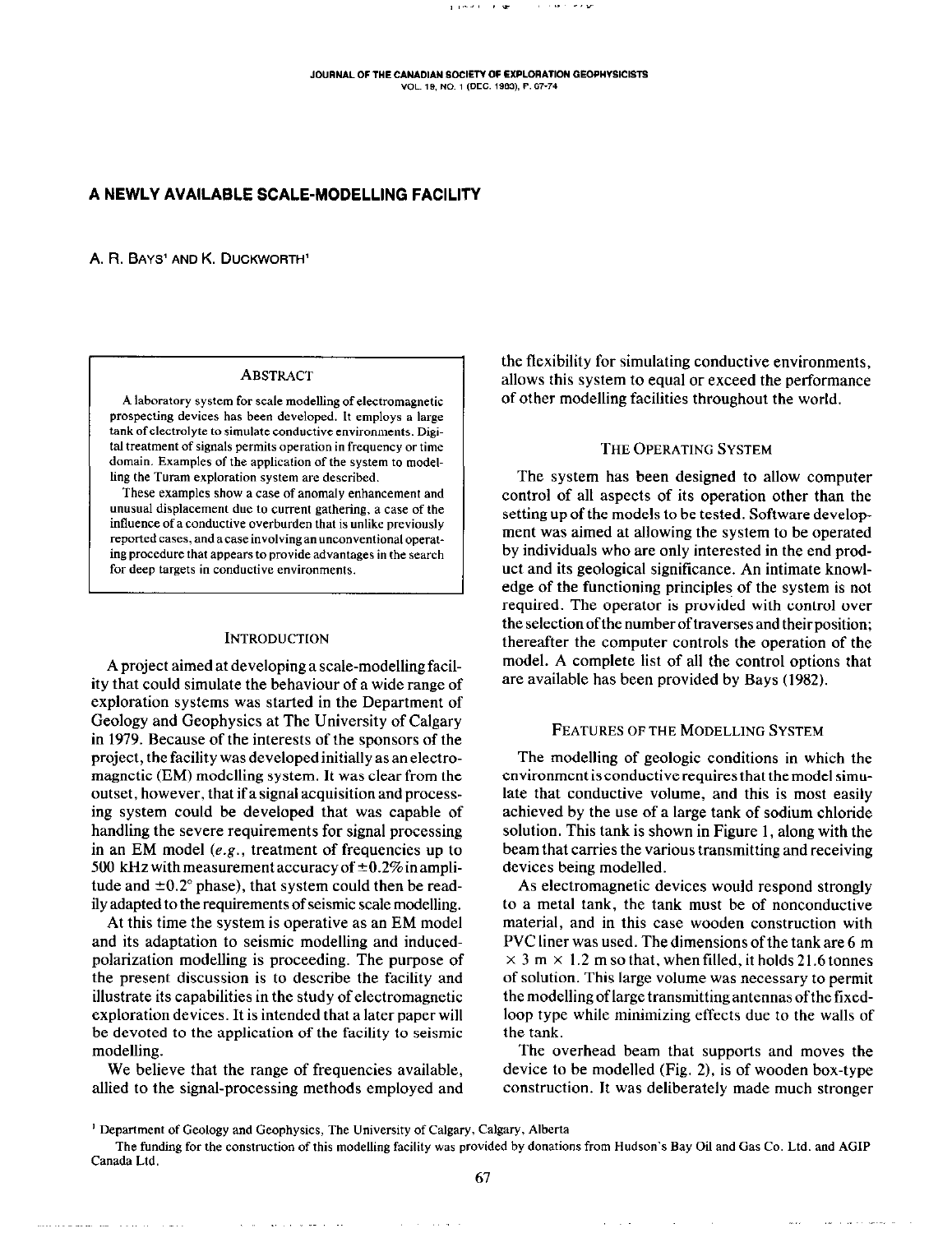

Fig. 1. Over-all view of the scale-modelling facility. The transmitting loop is located at the far end of the tank.



Fig. 2. View of one end of the supporting beam showing the (Y axis) carriage assembly. One of the drive motors for the X axis is visible in the upper left.

than necessary for the support of the model carriage shown in Figure 2, because of its secondary role in lifting models out of the tank when modifications are to be made. As a result of this great rigidity, the model carriage causes negligible sag as it traverses the length ofthe beam. Three components of positional control for

the model carriage are available. The movement along the room (X axis) is achieved by moving the whole beam under computer control by using stepping motors at both ends. The motors drive flanged wheels which ride on metal rails mounted on the walls of the tank room. The full range of movement is 8 m, so that sensing devices can be placed anywhere within the 6-m length of the tank, or models can be removed from the tank completely. Movement across the room (Y axis) is achieved by driving the model carriage along rails attached to the beam. A single stepping motor provides control in this direction over a range of  $4 \text{ m}$ . Vertical movement of the carriage (Z axis) is again under computer control, thus permitting simulation of the traversing of sensing devices at various heights above the model, or simulation of downhole surveys using subsurface sensors. The system refers to microswitch-controlled zero points on the rail system at the beginning of each experiment, and can position the model carriage anywhere within the tank to within  $\pm 0.5$  mm.

All the associated electronic equipment, except for one preamplifier, is installed in the room adjacent to that containing the tank. This separation is necessary because the atmosphere of the tank room may become corrosivetoelectronicequipment ifhighlyconcentrated salt solutions are used in the tank.

The system was designed from the outset to take advantage of digital methods in the acquisition and processing of signals. It can thus simulate both the discrete frequency (OF continuous wave) devices and the so-called transient EM (orwide band) devices, which require the signal averaging permitted by digital methods in order to obtain usable signal-to-noise ratios. The initial work on the system has concentrated on the devices that employ discrete-frequency, continuouswave signals, where it was found that digital processing also provides significant benefits in signal handling.

### TURAM MODELLING

The initial development of the model was directed toward a study of the Turam exploration system, in which a large rectangular loop of wire lying on the ground forms the transmitter. The conventional arrangement of such a transmitter with respect to the trend of an expected target and the traverse lines used by the receiverare shown in Figure 4. The Turam device employs two receiver coils which move at fixed spacing along the traverse, with measurements being made of two field parameters  $-$  the ratio of the amplitudes of the signals detected by the twocoils (called the Field Strength Ratio or FSR), and the phase difference (PD) between those signals. In presenting the data, the FSR values are normalized with respect to the nonanomalous primary field as described by Bosschart (1964). so that data are normally presented in the form of this normalized or Reduced Field Strength Ratio (RFSR) while PD is presented without alteration. This differential type of receiv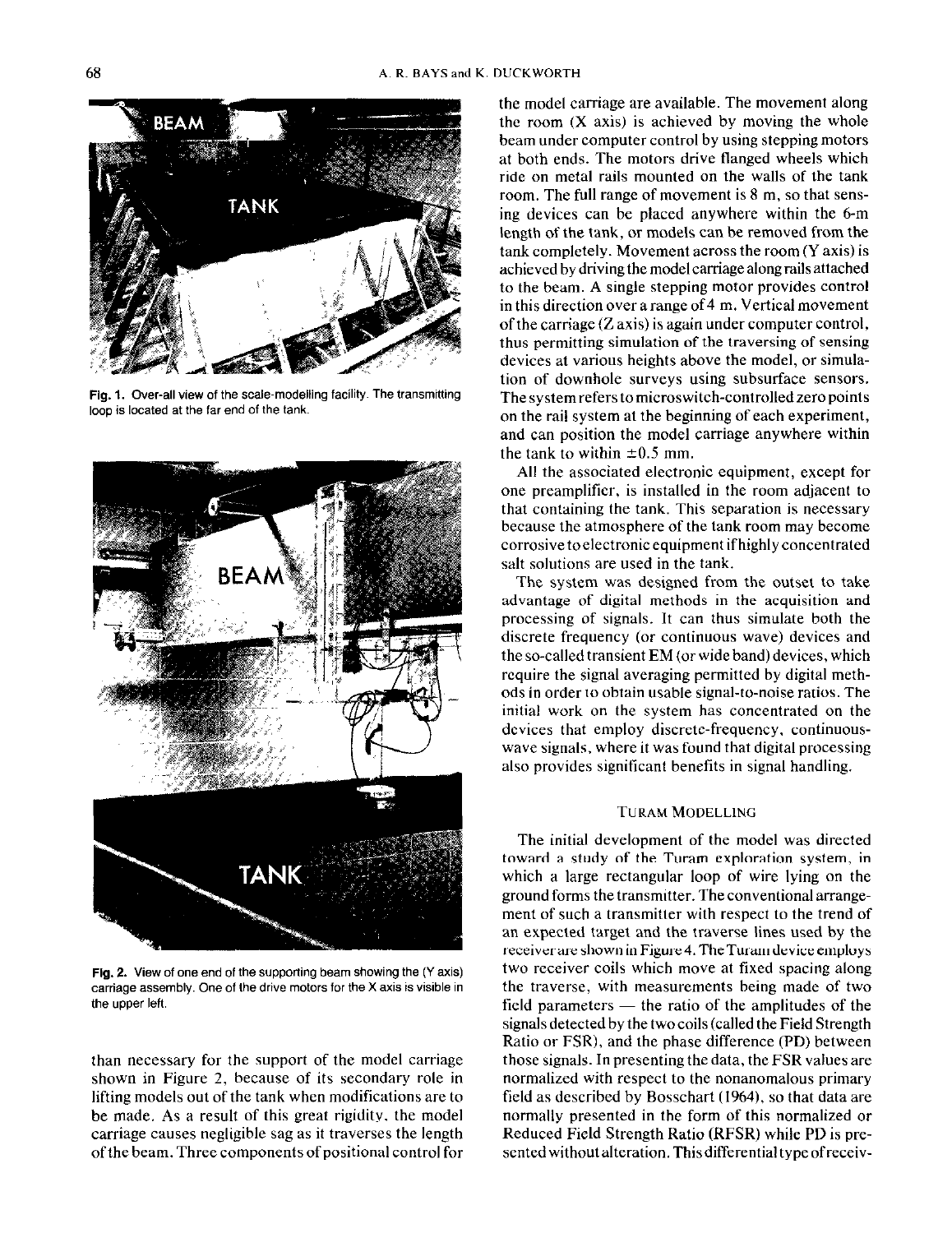ing system provides several advantages in the full-scale system, among them being elimination of the need for a phase link to the transmitter, immunity from spurious readings due to variations in transmitter output, and automatic rejection of noise which occurs in both coils with the same amplitude and phase. In the model, provision of a phase link and accurate control of the transmitter are easily achieved, while noise can be dealt with by means of signal averaging, so that only a single detector coil need be used. The absolute amplitude and phase data recorded by such a single-coil receiver are converted to the form normally provided by the Turam device with only a minor amount of additional data manipulation.

The model transmitter loop used in the simulation of the Turam device is shown in Figure 1, while the single sensing coil is shown in Figure 3. The mounting for the sensing coil allows it to be rotated to any desired orientation so that, if required, the coil can be set in sequence to measure the vertical and then two horizontal components of the field over the model. At present the orientation of the coil is set manually, but this function can be handled by computer if a large number of changes of coil orientation becomes necessary.

#### DATA ACQUISITION AND PROCESSING

Signals detected by the sensing coil shown in Figure 3 are preamplitied at a point as close as possible to the coil. This avoids amplification of any spurious signals that may be induced into the long lines needed to carry the signals into the next room, and also isolates the cable capacitance from the tuning circuit for the coil. The preamplitied signal is further amplified and then digitized by a Nicolet Explorer III digital oscilloscope that also provides a visual monitor of the signal. The minimum digitizing interval provided by the oscilloscope is 50 ns. Thus frequencies up to 5 MHz could be treated but at this time we have not found a need to work above 500 kHz.

A single example ofthe signal (consistingofadataset of up to 4000 point voltage values) does not provide the required level of measurement precision, so that some signal processing is necessary, which in this sytem is achieved by having the oscilloscope transfer each data set to an Apple  $II + Microcomputer$ . Once the processing paramaters have been specified, the process of acquiring and transferring the data is entirely under the control of the computer.

A correlation process is used in extracting phase data from the stacked signals. Amplitude data can also be obtained by this process, but a simple integration process was found to measure amplitudes faster and more accurately.

As a result of this processing, it has been found possible to measure phase at up to 400 kHz to within  $\pm 0.2^{\circ}$  (i.e.,  $\pm 1.5$  ns) and amplitudes to within  $\pm 0.2\%$ . A notable feature of the processing is its ability to retrieve



Flg. 3. Close-up view of the Y-axis carriage showing the vertical positioning apparatus and adjustable coil mount.

signals that, due to noise, are unidentifiable on the visual monitor.

## SCALING CONSIDERATIONS

When modelling EM devices, it is necessary to scale not only the linear dimensions of the device and the geologic model, but also the conductivities and signal frequencies used, because the reciprocal of the square root of the product of conductivity frequency and magnetic permeability has the dimensions of length. The physical reality is seen in the concept of skin depth 6, in which

$$
\delta = \{2/\sigma\mu\omega\}^{1/2} \text{ m}
$$

where  $\sigma$  is conductivity in Siemens/m

- $\mu$  is magnetic permeability (normally  $4\pi \times 10^{-7}$ )
- ω is angular frequency (*i.e.*, ω =  $2πf$ )
- 6 is the depth into a conductive medium at which an electromagnetic wave will have been attenuated to 1/e of its original amplitude on entering the conductive medium.

Given two physical systems with linear dimensions  $L_1$  and  $L_2$  having skin depths  $\delta_1$  and  $\delta_2$ , the two systems will be electromagnetically identical of

$$
\frac{L_1}{\delta_1} = \frac{L_2}{\delta_2}
$$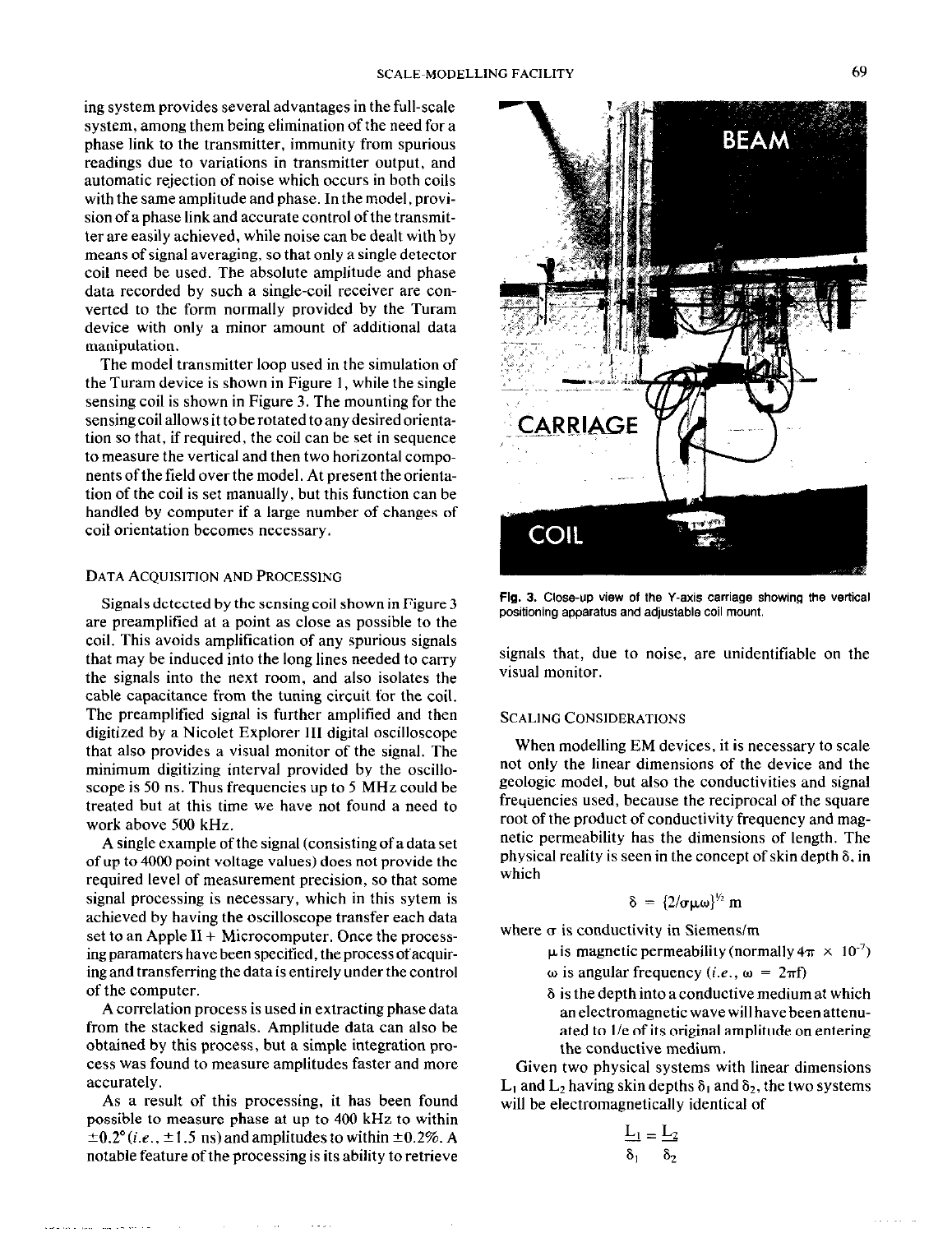which leads to

$$
L_1^2 \sigma_1 \omega_1 \mu_1 = L_2^2 \sigma_2 \omega_2 \mu_2
$$

This expression has been derived in a variety of ways by different authors, but the most thorough discussion was provided by Sinclair (1948).

The magnetic permeability of most materials falls within a narrow range, so that it is difficult to change permeability between the two systems. As aconsequence, it is usual to let  $\mu_1 = \mu_2$ , and we are left with only  $\sigma$  and  $\omega$  as the means of adjusting one of these systems to exactly match the other.

Controlled changes in the conductivity of 21.6 tonnes of solution are not easily achieved; consequently, the tank conductivity was fixed at 12.1 S/m and not varied thereafter. This left  $\omega$  as the sole variable by which similitude could be maintained. In the scaling relationship, any three of the parameter scaling factors can be arbitrarily nominated, which thus requires the fourth scaling factor to adopt a value that allows

$$
\frac{L_1^2 \sigma_1 \omega_1 \mu_1}{L_2^2 \sigma_2 \omega_2 \mu_2} = 1
$$

For example, in the modelling described in the later section we set the linear scaling factor at  $L_1/L_2 = 1000/1$  $(i.e.,$  the full-scale system would be 1000 times bigger than the model); we also set  $\omega_1/\omega_2 = 1/200$  and, as mentioned earlier,  $\mu_1/\mu_2 = 1$ . Thus

 $10^6$ , $\sigma_1/\sigma_2$ ,  $1/200$ ,  $1 = 1$ 

or

$$
\sigma_1/\sigma_2 = 1/5000
$$

which means that the tank conductivity scales up to 2.4  $\times$  10<sup>-3</sup> S/m (equivalent to a resistivity of 413 ohm m.).

The model transmitter loop is I m square, which scales up to 1 km square, and the model frequency range of 4 kHz to 400 kHz scales down to 20 Hz to 2000 Hz for the full-scale system.

This scaling therefore provides a typical frequency range for a Turam device, and it simulates a moderately conductive environment with a 413 ohm m ground.

### TURAM MODELLING RESULTS

The three examples presented here serve to demonstrate the ease with which the scale model can treat problems of exploration interest or investigate unusual operating procedures that may not easily be treated by mathematical modelling. An exhaustive report of all the information turned out by the system is not possible or appropriate here. Catalogues of the nonproprietary output ofthemodellingdatawilleventually bemadeavailable.

The first example illustrates a case in which the interaction between a conductive localized target structure and its moderately conductive host rock results in the gathering of current from the host rock into the target.

The target was a flat-lying tabular body at a simulated depth of 260 m, as shown in Figure 4. At the lowest frequency (50 Hz) the very mild anomaly in the RFSR profile of Figure 4 shows the characteristic positive and negative effects over the two edges of a flat-lying body, which indicate that this anomaly was due to direct induction of currents into the target.

At the higher frequences both the RFSR and PD anomalies moved away from the transmitter to the extent that the PD anomaly displays its maximum 200 m away from the nearest edge of the body at 1000 Hz. This enhancement of the anomaly due to the gathering into the target of currents induced into the host rock has been reported by Gupta Sarma and Maru (1971) and by Gaur *et al.* (1972) for moving source devices, while the corresponding effect in Turam work was described by Lajoie and West (1976). These published studies, however, did not report the major displacements of Turam anomalies that appear to be possible in conductive environments, and that can clearly be very misleading in planning a drilling programme.

While the flat-lying target is not typical of many economic ore targets, it is similar in geometry to the elongated patches of highly conductive clay found near the base of the overburden of the Athabasca Basin of northern Saskatchewan. These results suggest that the gathering by these clays of current induced into the moderately conductive overburden may cause the clays to generate strong Turam anomalies, which could be mistaken for targets of economic interest.

A second problem not uncommon in Canadian exploration conditions is that of a steeply dipping, highly conductive target located in a very resistive host, but overlain by a moderately conductive overburden.

The possible consequences of interaction between overburden and target in this case are shown by Figure 5. Two examples are presented: in the first, the target and the overburden were not in electrical contract; in the second, they were connected and in the same positions. The anomalies shown at 50 Hz are identical in the two cases, hence we may infer that any currents induced into the overburden at this frequency were insignificant. An important feature of this anomaly is the fact that the positive peak lies over the lower edge of the target, because that edge was nearer to the transmitter than the upper edge. At 500 Hz the RFSR anomaly was stronger in both cases and the PD anomaly was weaker. This reduction of the PD anomaly was probably due to phase lag experienced by the primary field as it passed through the overburden. However, it appears that little disturbance of the induced current flow was taking place in either the target or the overburden. At 2000 Hz a further enhancement and inversion of the phase difference curve was seen in the case of no connection. but when overburden and target were connected, thecurveshowedapronouncedattentuation of the negative in the RFSR profile. This attentuation of the RFSR negative appears to have resulted from the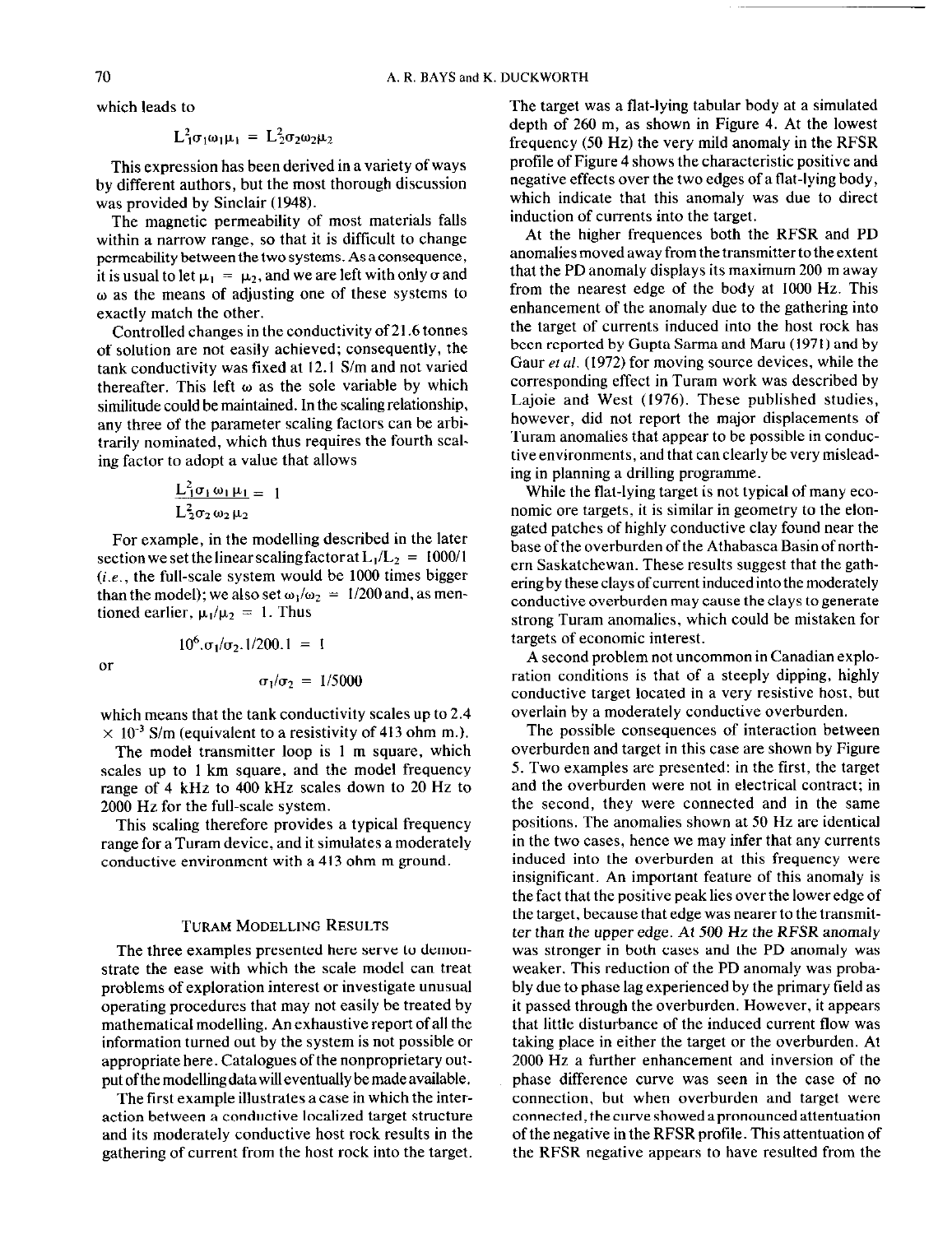

Fig. 4. Results of a conventional Turam modelling study over a flat-lying, tabular conductor ( $\sigma_c$  = 12.6 S/m) in a conductive host medium  $\sigma_H = 2.4 \times 10^{-3}$  S/m). Solid curve depicts RFSR.

overburden having acted as a current source, which injected current into the target out of phase with the current induced directly into the target's top edge. It appears probable that if the target had dipped away from the transmitter, the directly induced currents in the top edge of the target would have been in phase with those induced into the overburden, in which case the galvanic connection of target and overburden would have resulted in an anomaly stronger than that for the nonconnected case. We have been unable to test this prediction because the tank would have to be returned to free space conditions, and we are reluctant to discard 21.6 tonnes of salt solution.

Even without confirmation of this prediction, it can be seen that conductive overburden can have a significant influence on the character of the anomaly due to a target, and that this effect will be difficult to predict because it depends on factors that cannot be known a priori.

The case of a target not in contact with the overburden was also treated for moving-source systems by Lowrie and West (1965), and for the Turam device by Lajoie and West (1976). In the Turam study the authors reported the phase rotation that is also evident in our results. However, in contrast to the anomaly enhancement we saw, they reported a general attenuation of the secondary field as the overburden conductivity was increased. A change of overburden conductivity was in effect simulated in our experiment by the change of frequency. Unfortunately, the increase of frequency also enhances the target response, so that these results cannot be directly compared with those of Lajoie and West *(ibid.)*, and the anomaly enhancement that we report and the attenuation reported by those others are equally valid. We elected to study the change of frequency with a fixed model because of its correspondence to changes that the explorationist can make in the field survey.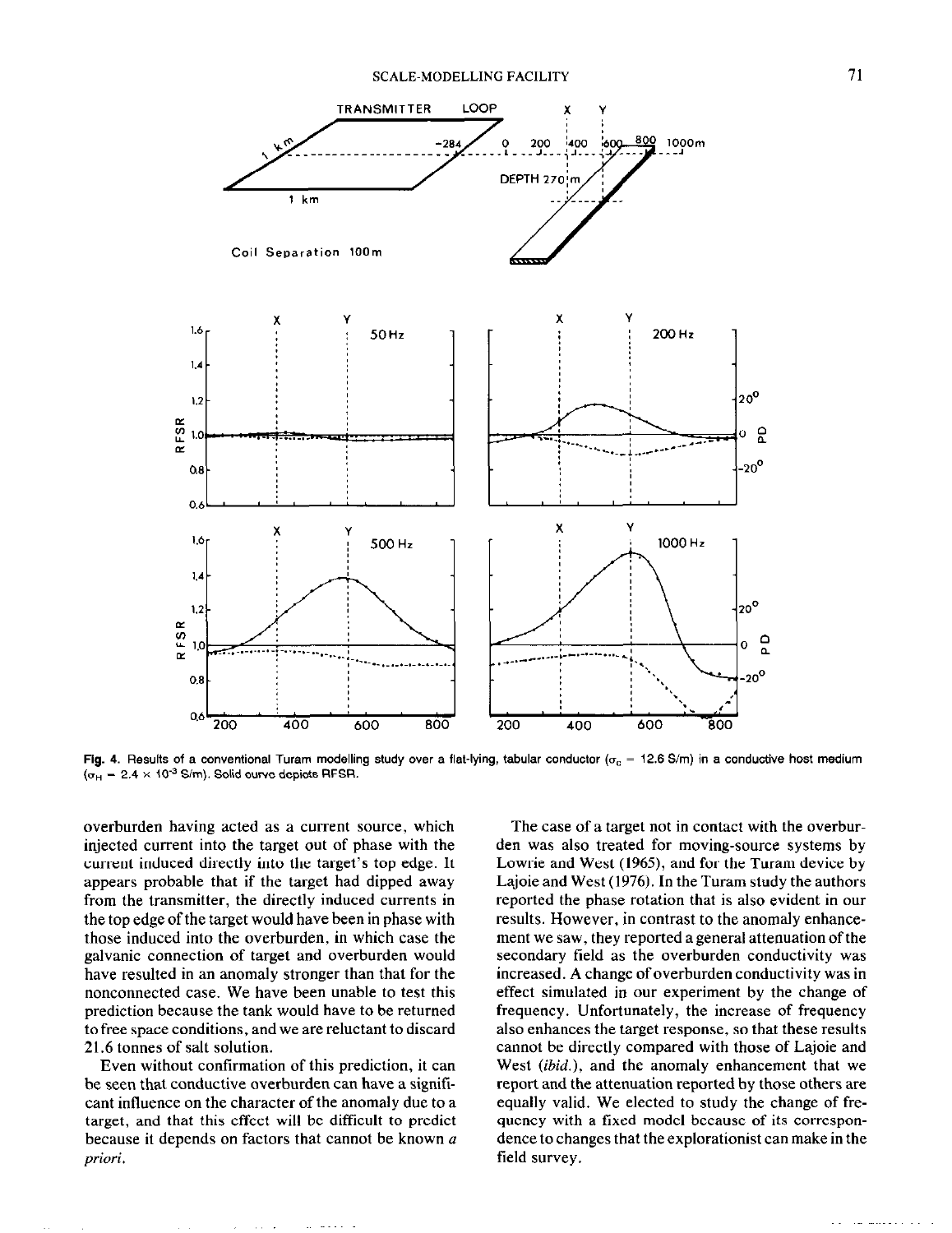

Fig. 5. Results of a conventional Turam modelling study over a dipping, tabular conductor under a thin, conductive overburden sheet. (Dip 45°,  $\sigma_c = 12.6$  S/m.) Left-hand profiles show response with conductor and overburden electrically isolated. Right-hand profiles show response with conductor and overburden electrically isolated. Right-hand profiles show respo conductor and overburden in galvanic contact.

 $\epsilon$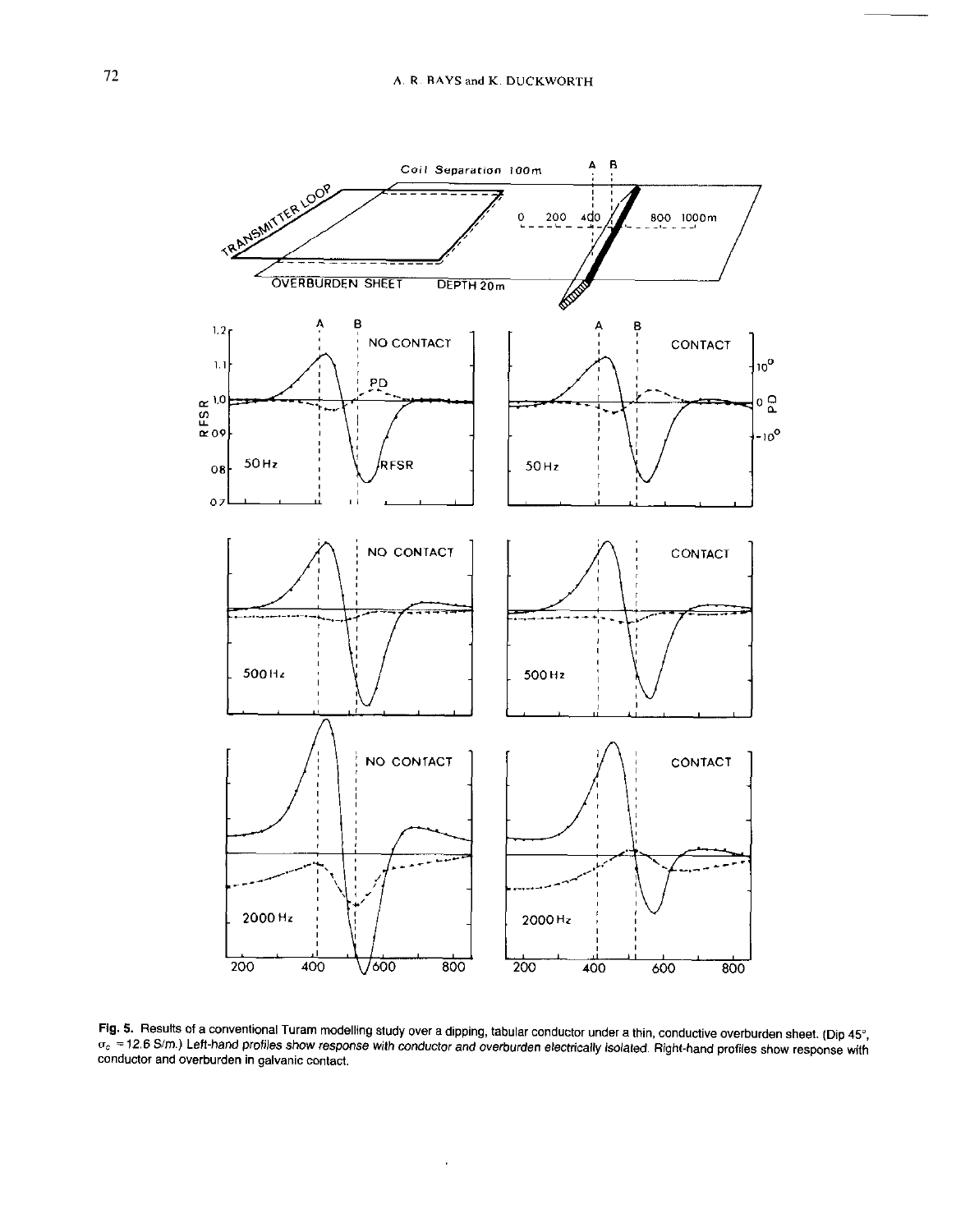

**Fig. 6.** Results of a Turam modelling study over a vertically dipping conductor ( $\sigma_{\rm c}$  = 12.6 S/m) using the alternative source configuration. Figs. 6a and 6b show the results obtained using a 1-km<sup>2</sup> loop source. Fig. 6c shows the results obtained with a long, ungrounded wire source.

وموعدها ستقرد للمر

والمحفاء السلب فالرواقية والالهاء

 $\mathcal{L}^{\text{max}}$ 

 $\tau = \tau$ 

 $\mathcal{A}^{\mathcal{A}}$ 

 $\mathcal{L}$ 

 $\cdots$  $\sim 10^{-1}$  km sec  $\cdot$ 

 $\epsilon$